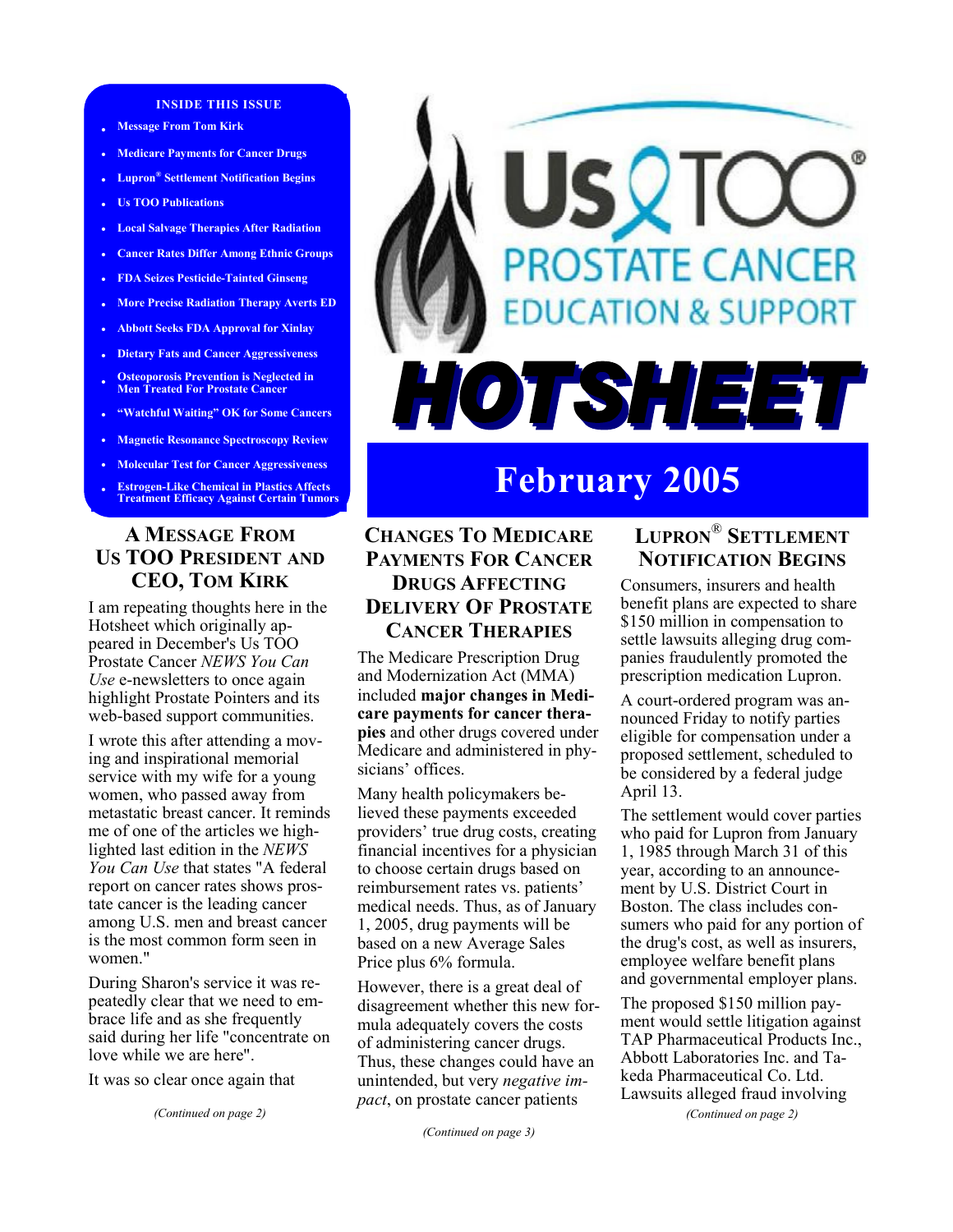#### **US TOO PUBLICATIONS**

In addition to the Hotsheet, Us TOO offers a FREE e-mail based service called *NEWS You Can Use*  sponsored by Sanofi, providing updates on the latest prostate cancer related news. To subscribe or link to the archives, simply visit the Us TOO website www.ustoo.org.

Items contained in Us TOO publications are obtained from various news sources and edited for inclusion. Where available, a point-ofcontact is provided

References to persons, companies, products or services are provided for information only and are not endorsements. Readers should conduct their own research into any person, company, product or service and consult with loved ones and personal physician before deciding on **any** course of action.



OF ILLINOIS AND RECOGNIZED AS A 501(C)(3) NOT-FOR-PROFIT CHARITABLE CORPORATION. DONATIONS / GIFTS TO US TOO ARE TAX DEDUCTIBLE.

COPYRIGHT 2005 *US TOO* INTERNATIONAL INC.

#### **LUPRON SETTLEMENT**

*(Continued from page 1)* 

the marketing, sale and distribution of Lupron that caused consumers and other parties to overpay.

Class members will be notified of their rights by mail and in newspaper and magazine advertisements before the hearing. Members can ask for a payment, to be excluded from or object to the settlement.

The deadline to file claims is May 15, 2005. A toll-free number, 1- 866-410-7650, has been established in the case as well as a Web site, www.lupronclaims.com.

*Associated Press, 7 January 2005* 

#### **PRESIDENT'S MESSAGE**

*(Continued from page 1)* 

families, companions, friends and loved ones are so affected by cancer and Us TOO is an education and support network that remains the place to turn to for the latest information and support.

I want to urge people out there to "share their concerns and love" on Prostate Pointers on our website UsTOO.org. Prostate Pointers was developed by Nancy Peress and Gary Huckabay, who now serve as Us TOO consultants after NexCura donated Prostate Pointers to Us TOO during 2004.

Prostate Pointers has 14 moderated mailing lists and a bulletin board where you can ask questions and receive answers.

- **Physician-to-Patient** provides the opportunity to read focused discussion about clinical problems with prostate cancer.
- **The Circle** provides support for wives, families, friends, and significant others of men with prostate cancer and, of course, the men themselves.
- **Seed Pods** offers information and support to those interested in radioactive seed implant

(brachytherapy) treatment.

- **Prostate Cancer and Intimacy**  offers open and frank discussion about the problems with intimacy and prostate cancer.
- **Prostate Cancer Action Network** is for prostate cancer patients who want to concentrate their forces into a single voice.
- **RP** is for discussion and support for patients interested in *radical prostatectomy*.
- **Ice Balls** discusses cryosurgery as a prostate cancer treatment. This list is for patients, medical professionals, prostate cancer patients and family members- anyone with an interest in cryosurgery ablation for prostate cancer treatment.
- **CHB** is for discussion and support of combined hormonal blockade for prostate cancer.
- **EBRT** is for discussion and support for patients interested in external beam radiation therapy as a treatment for prostate cancer.
- **Promise** is a place for those grieving a loss and offers solace to those with a spouse, partner, or family member in the last stages of life.
- **Humor and Healing** (HaH) is a humor list for the online prostate cancer community.
- **Spirit** is a place to receive spiritual support for those dealing with prostate cancer.
- **WW** is for discussion and support for patients interested in Watchful Waiting.
- **Newly Diagnosed** is for those men with prostate cancer who are new to their diagnosis.

In closing, it is my hope you check out this great resource at www. ustoo.org/Events/ustoo\_pp\_page. htm to see what Nancy, Gary and other patients, families and health care professionals have to say. Please spread the word on this and the other resources of Us TOO.

Thank you, Tom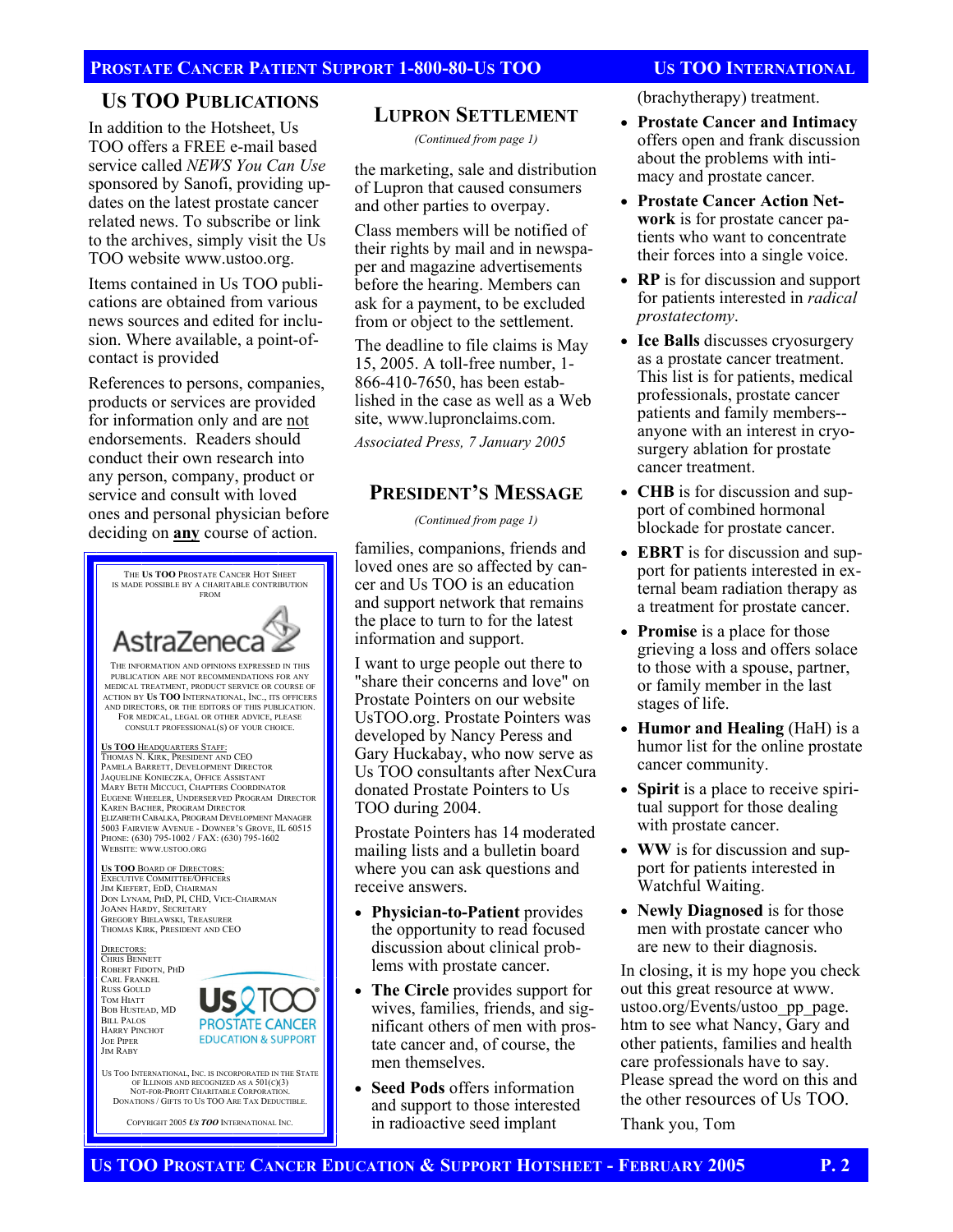#### **MEDICARE CHANGES**

*(Continued from page 1)* 

and access to cancer therapies.

These changes, according to a recent report by the Medicare Rights Center (MRC), has caused some physicians administering chemotherapy drugs to no longer furnish them. Instead, they request that patients purchase the drugs and bring them to the physicians' office. The MRC and other patient advocates say that this "brown-bagging" – having patients buying medications for administration – can be dangerous for several reasons:

- Many injected or infused drugs like those used to treat prostate cancer must be carefully handled or stored at certain temperatures. Physician offices are far more likely to know how to handle these medicines than patients, who may not understand the implications of improper handling on these delicate medications.
- Additionally, according to a recent court ruling, Medicare regulations specifically state that "where the patient purchased a drug and the physician administers it, the payment for the drug is denied by Medicare."

If your doctor requests that you "brown bag" your own medicines, please be aware of these concerns and make sure you have the information you need to get the best care – and ensure that your medications are covered.

Medicare officials need to hear from the prostate cancer community to ensure that the new payment system protects access and safe administration of appropriate therapies. Write to Dr. Mark McClellan, Centers for Medicare and Medicaid Services Administrator at 7500 Security Blvd., Mail Stop C5-11-24, Baltimore, MD 21244-1850 or send him an e-mail at mark.mcclellean@cms.hhs.gov.

### **LOCAL SALVAGE THERAPIES FOLLOWING RADIATION FAILURE FOR PROSTATE CANCER**

Touma NJ, Izawa JI, Chin JL

#### **J Urol, Vol. 173, pp. 373-9, 2005**

**PURPOSE:** We reviewed the curative options available to patients with local failure after radical radiotherapy for prostate cancer and identified the patients best suited for such salvage therapies.

**MATERIALS AND METHODS:** A literature search of English language publications was done using the key terms salvage, prostatectomy, cryosurgery, brachytherapy and radiation failure.

**RESULTS:** Salvage radical prostatectomy offers 5-year biochemical relapse-free rates between 55 and 69%. Higher complication rates are reported with salvage compared to primary radical prostatectomy, including rectal injuries, bladder neck contracture and urinary incontinence. Cryosurgery biochemical response rates vary according to the definition of failure but they are generally lower than those of salvage radical prostatectomy. The local control rates of cryosurgery are acceptable. Major complications related to cryotherapy are urinary incontinence, impotence, pelvic pain and urinary retention. Experience with salvage brachytherapy has been limited but some success has been reported in terms of biochemical control.

**CONCLUSIONS:** Salvage prostatectomy for localized radiation failure is a good option in the patient with a life expectancy of at least 10 years, preradiation and preoperative prostate specific antigen less than 10 ng/ml, and localized preoperative stage with the understanding that complication risks are higher. Salvage cryotherapy is a valid option in patients with preoperative prostate specific

antigen less than 10 ng/ml and Gleason score less than 8, clinical stage less than T3 who are hormonally naive. Salvage cryotherapy is especially suited for older patients with some comorbidities who are still considered to be at reasonable anesthetic risk. The study of brachytherapy remains in its infancy and the efficacy of this modality remains to be determined.

**Reviewer's comments:** Salvage local therapies for local failure of prostate cancer remain problematic for long-term disease control and complications that can adversely impact quality of life. Patient selection is key for a good outcome.

### **EFFECTS OF ANDROGEN SUPPRESSION AND RADIATION ON PROSTATE CANCER SUGGEST A ROLE FOR ANGIOGENESIS BLOCKADE**

Woodward WA, Wachsberger P, Burd R, Dicker AP

#### **Prostate Cancer Prostatic Dis 11 Jan 2005 [epub ahead of print]**

Antiandrogen therapy is an important modality in the treatment of prostate cancer. Recent research into the role of angiogenesis in tumor growth and metastasis has uncovered links between antiandrogen therapy, radiation therapy and angiogenesis, which have exciting implications for the treatment of prostate cancer. Angiogenic cytokines such as vascular endothelial growth factor (VEGF) have been identified in prostate cancer cells and tumours, and androgens appear to stimulate VEGF. This article assesses the antiangiogenic effects of hormonal therapy and assesses the role that angiogenesis may play in the observed cooperation between hormonal and radiation therapies for prostate cancer.

*doi:10.1038/sj.pcan.4500779*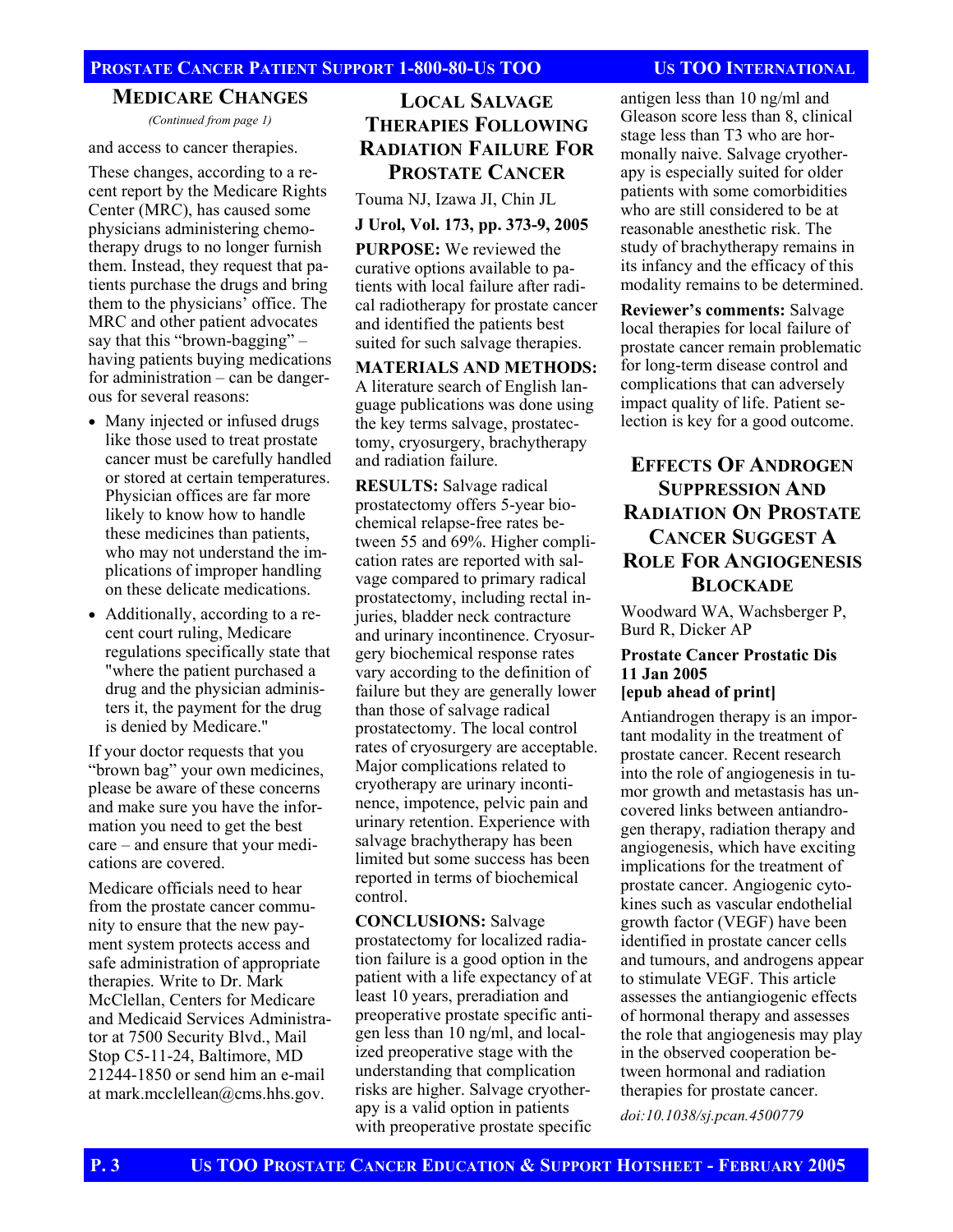### **CANCER RATES DIFFER AMONG RACIAL AND ETHNIC GROUPS IN CALIFORNIA**

Among Californians, black men face the highest risk of being diagnosed with cancer, and their rates are almost three times as high as those among South Asian groups, according to statistics from the California Cancer Registry and researchers at the Los Angeles Cancer Surveillance Program at USC/ Norris Comprehensive Cancer Center.

Cancer incidence and mortality rates differ so much among California ethnic groups that black men are actually five times more likely to die of cancer than are South Asian men, for example. Yet rates of certain cancers (such as liver and stomach cancer) are much higher among Koreans and Chinese than among blacks and other groups.

These findings are just a small part of the newly released report Cancer Incidence and Mortality in California: Trends by Race and Ethnicity 1988-2001, an examination of 14 years of statewide cancer data. The Los Angeles Cancer Surveillance Program, or CSP, produced the report with data from fellow regional cancer registries. About 140,000 cancer cases and 50,000 cancer deaths are reported statewide each year.

The report is the first statewide study of cancer incidence rates in ethnic communities that are seldom examined, such as South Asians (Asian Indian, Bangladeshi, Pakistani and Sri Lankan) and Vietnamese. It also highlights cancer in changing populations, such as Latinos. Such studies contribute to a better understanding of cancer.

By gender, the report shows that black men and non-Latino white women are hardest-hit, proportionately, by cancer. But cancer rates

vary significantly by gender and ethnicity.

"Identifying differences and trends in cancer rates by race/ethnicity is the key to identifying how successful our cancer control efforts are, and tells us a lot about the causes of cancer, and how to prevent it," said Myles Cockburn, PhD, assistant professor of preventive medicine at the Keck School of Medicine of USC.

A sampling of the trends observed includes the following:

- 1. Prostate cancer was the most common cancer among men of all racial or ethnic groups except Koreans, for whom stomach cancer was most common, and Vietnamese, among whom lung cancer was most common.
- 2. Prostate cancer death rates were 10 times higher in blacks than in Asian groups.
- 3. Breast cancer was the most common women's cancer among all groups except Koreans, in whom lung cancer was most common.
- 4. Breast cancer incidence rates increased rapidly for all groups except Latinas, among whom incidence rates declined. In situ breast cancers increased rapidly among all groups, indicating farreaching effects of mammography screening.
- 5. Cervical cancer rates declined among all racial and ethnic groups, likely due to screening.
- 6. Lung cancer death rates increased among women of all races and ethnicities.
- 7. Thyroid cancer rates increased steadily among most racial and ethnic groups.
- 8. Colorectal cancer rates, traditionally lower among Filipinos and Koreans, are increasing among these groups, as well as among other Asians.

Because California is home to a wide array of ethnic groups, both

immigrant and native-born, and offers a unique opportunity to understand cancer among different communities. In the future, the diversity in ethnicity observed in California is very likely to be seen nationwide.

*NewsRx.com, 30 December 2004* 

### **FDA INITIATES SEIZURE OF GINSENG BECAUSE OF POTENTIALLY RISKY PESTICIDE RESIDUES**

At the request of the FDA, the U.S. District Court for the District of New Jersey issued a warrant for the seizure of imported ginseng held at FCC Products, located in Livingston, N.J.

The U.S. Marshals Service, accompanied by an FDA investigator, seized the ginseng. The exact amount and extent of distribution at this time is unknown, but an FDA spokeswoman estimated that roughly 200 kg of materials had been confiscated. Because of the uncertainty of the distribution, the FDA is issuing a nationwide warning to those who may have used this product.

The bulk and blended ginseng products held at FCC Products are adulterated under the Federal Food, Drug, and Cosmetic Act because they contain pesticide chemical residues that are unsafe. The pesticide chemical residues, procymidone and quintozene, are deemed unsafe because there has been no tolerance established for these residues in ginseng.

During an inspection of FCC Products, the FDA collected samples of the firm's ginseng, the bulk of which was found to contain the pesticide chemical residues procymidone and quintozene.

FCC Products refused to respond to requests for comment.

*FDA News, 23 December 200*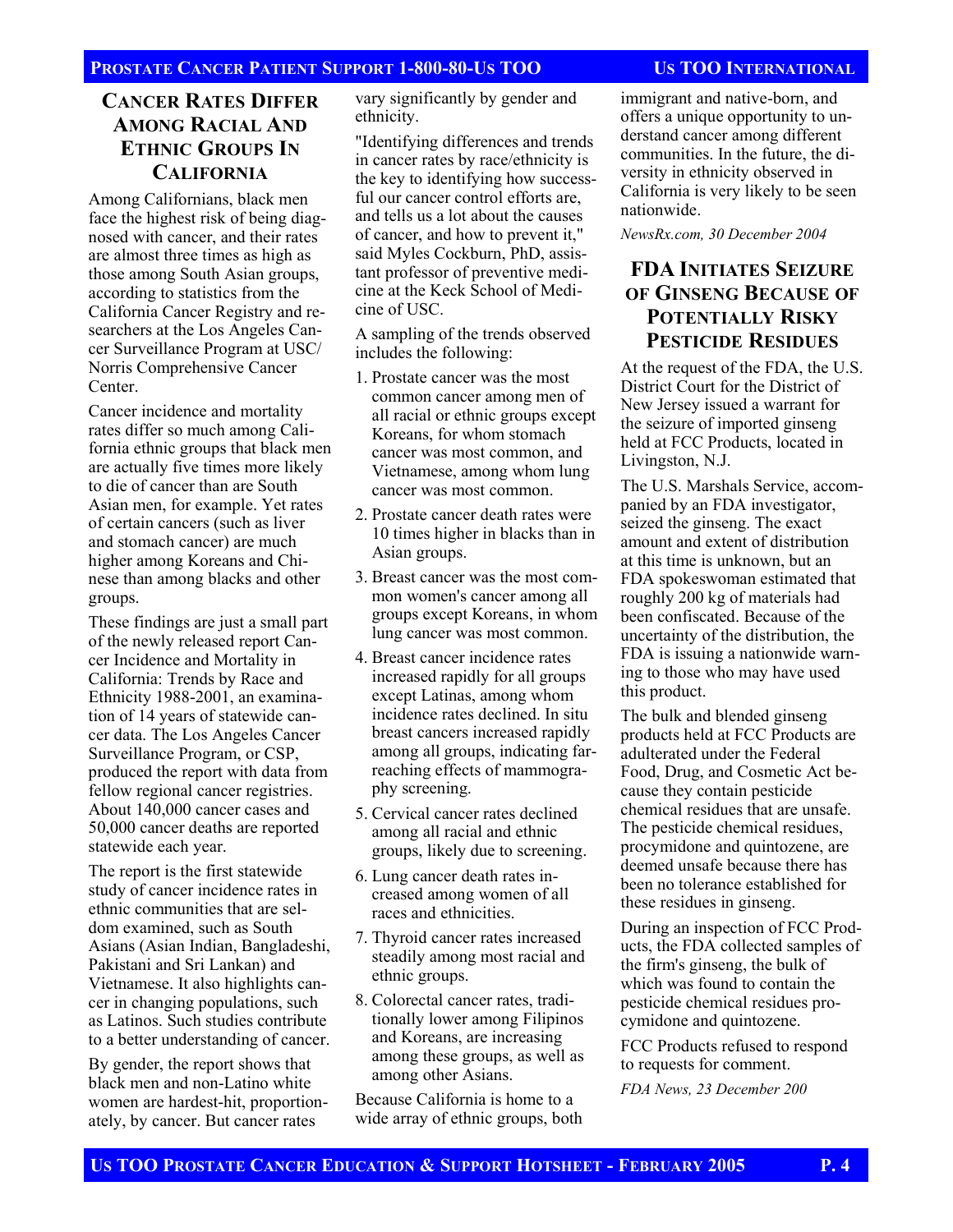#### **MORE PRECISE RADIATION THERAPY LETS PROSTATE CANCER PATIENTS AVOID ERECTILE DYSFUNCTION**

Researchers at the University of Michigan Comprehensive Cancer Center are using innovative planning techniques to help men with prostate cancer avoid erectile dysfunction after radiation treatment.

By using MRI scans in addition to CT scans, radiation oncologists can identify the blood vessels that control erectile function and plan treatment to target the prostate more precisely, sparing those nearby vessels. Results from an initial study with 25 patients appear in the January issue of the International Journal of Radiation Oncology Biology Physics (Vol. 61, issue 1, pp 20-31).

Some 230,000 men were diagnosed with prostate cancer in 2004. While it's more common in older men, a growing number of men are being diagnosed in their 50s.

"As we treat younger men, erectile function is an important concern. We're often treating men in their 50s, and this is a very important issue for them. Most of the men I see are going to be cured. Once you start curing cancers at an extremely high rate, then the focus moves to quality of life," says Patrick W. McLaughlin, M.D., clinical professor of Radiation Oncology at the University of Michigan Medical School and director of Providence Hospital Radiation Oncology, with cancer centers in Southfield and Novi, both affiliated with the U-M Comprehensive Cancer Center.

Treatment for prostate cancer can involve surgery to remove the gland or radiation therapy. During surgery, the nerves that control erectile function may be severed spawning new surgical techniques to avoid cutting those nerves.

But doctors are less sure what causes erectile dysfunction after radiation therapy. Erectile dysfunction among men without prostate cancer is most commonly caused by a problem in the blood vessels, and doctors do know that radiation causes obstruction of the vessels that fall within the treatment area. Using that as a starting point, the U-M team began investigating radiation-related erectile dysfunction as a blood vessel problem.

Typically, radiation oncologists rely on a CT scan to identify the prostate and plan treatment. But because of limitations in the CT scan, the images do not show the bottom of the prostate. Doctors instead estimate where the prostate ends, based on average distance from identifiable structures. The U-M study, using MRI in addition to CT scans to get a better picture of the whole prostate, found the distance between the prostate and the penile bulb ranged from 0.5 cm to 2.0 cm.

"We condemned one of the common tricks people try to use. By assuming an average distance of 1.5 cm between the prostate and the penile bulb, either you're going to treat way more than that or you're going to miss the prostate," McLaughlin says.

By taking the additional imaging, the U-M team was able to plan treatment to include the entire prostate but avoid the critical blood vessels below. Preliminary results suggest that avoiding the vessels prevents erectile dysfunction.

Because we can't see any detail of this area on CT scans, we just assume if we treat below the prostate it's no big deal. But it is a big deal. There is no cancer below the prostate, but there are critical structures related to erectile function as well as urine sphincter function. Treating below the prostate may result in needless problems," McLaughlin says. "I don't have much doubt from what I've seen that this approach is likely to have huge impact."

About one in two men who undergoes radiation therapy for prostate cancer is unable to have sex five years later unless Viagra or similar medications are used.

In addition, the vessels involved in erectile function also play a role in bowel and bladder control. The researchers suspect avoiding radiation to these areas will improve other quality of life issues, like urinary leakage and bowel problems.

*NEWSWISE Medical News 6 January 2005* 

### **ABBOTT SEEKS FDA APPROVAL FOR PROSTATE CANCER DRUG**

Abbott Laboratories Inc. said on Tuesday said it is seeking U.S. regulatory approval for a drug to treat advanced prostate cancer that has spread through the body.

The maker of drugs, nutritional products and diagnostic tests said its application was based on combined data from mid-stage and late-stage clinical trials of the drug, named Xinlay, which is intended for the treatment of metastatic hormone-refractory prostate cancer.

Previously named Atrasentan, Xinlay hit a major setback in February 2003 when Abbott disclosed data from a late-stage trial showing a non-statistically significant delay in progression of the disease.

In June 2004, researchers released data showing the treatment significantly delayed the progression of prostate cancer among patients in both mid-stage and late-stage clinical trials.

The oral drug blocks a protein known as endothelian receptor A, which plays a role in prostate cancer cell progression, particularly with regards to spread of disease to the bone.

*Reuters, 14 December 2004*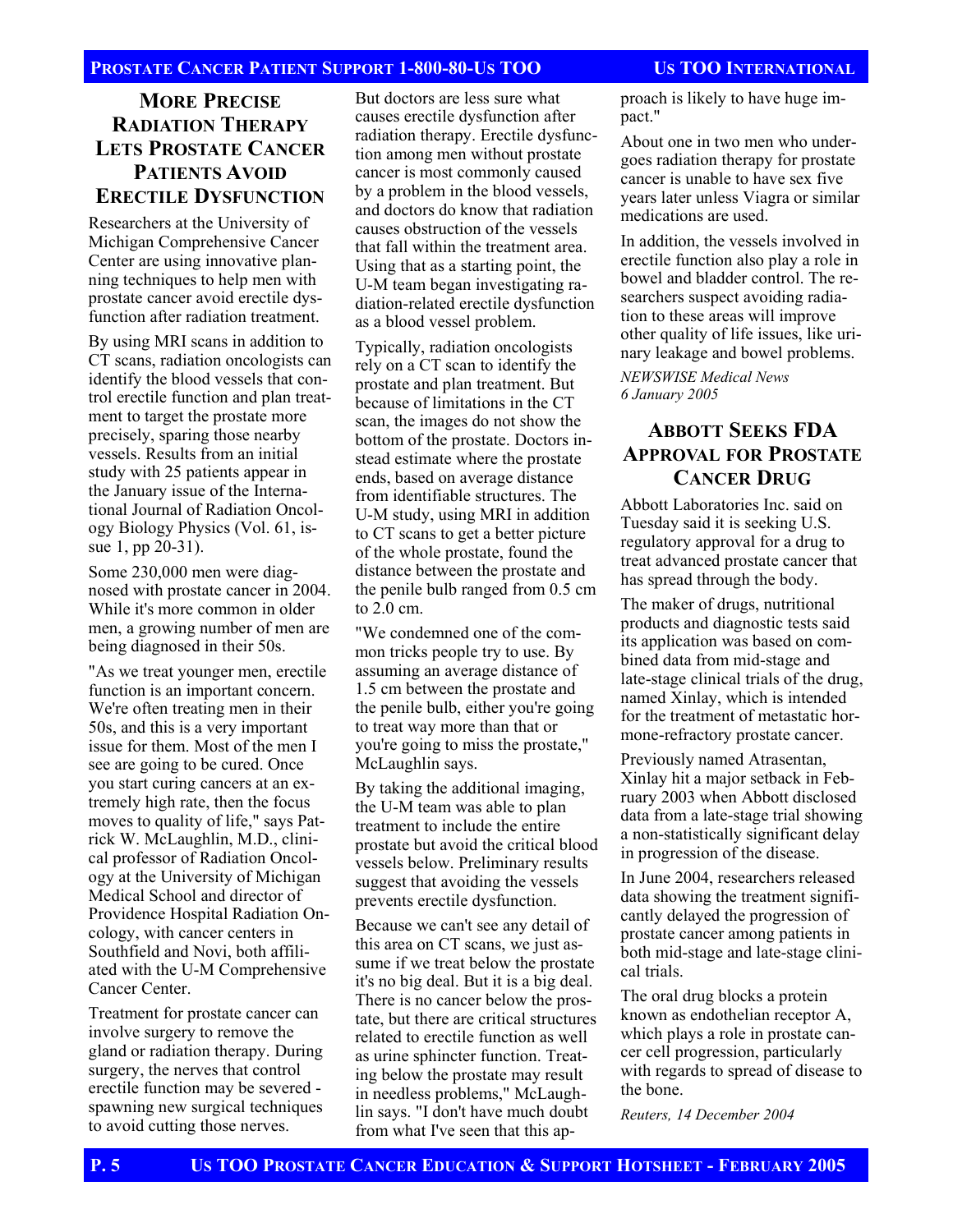#### **DIETARY FATS LINKED WITH PROSTATE CANCER AGGRESSIVENESS**

Higher concentrations of prostatic polyunsaturated fatty acids (PUFA) correlate with a lower risk of invasive disease among men with early-stage prostate carcinoma, US investigators report in the December 15th issue of Cancer Volume 101, pp. 2744-54.

"What this research suggests is that there is a very plausible and probable link between the types of fat consumed after the cancer has already developed and the level of aggressiveness or the extent of disease at the time the cancer is diagnosed and treated," said lead author Dr. Vincent L. Freeman, of the University of Illinois at Chicago.

Studies of the effects of different types of dietary fat intake on prostate cancer risk and prognosis have had mixed results, Dr. Freeman and colleagues note. They point out that many in the field believe biological measures of dietary exposure will be more helpful in clarifying the relationship than studies using dietary recall.

To investigate the relationship between PUFA and invasiveness of early stage prostate carcinoma, Dr. Freeman's group tested 196 prostate tissue samples collected during radical prostatectomy for localized disease, using several measures of PUFA exposure. Fifty-two of the men had extracapsular extension, including 19 with seminal vesicle involvement.

The researchers found significantly lower levels of PUFA in the men with seminal vesicle involvement. Omega-3 fatty acid percentage and arachidonic acid percentage also were inversely related to the risk of seminal vesicle involvement, as was the ratio of omega 3 to omega 6.

There are a number of different

mechanisms through which "good" fats like omega 3 fatty acids could help prevent cancer growth, Dr. Freeman noted. For example, while omega 6 acids such as linoleic acid can work through immune system pathways to fuel cancer spread and inhibit apoptosis, omega 3s can block these pathways from using "bad" fats as fuel. PUFAs can also influence communication both within and between cells in other ways, while oxidation of PUFAs can lead to DNA damage.

According to Dr. Freeman, the percentage of PUFAs in prostate tissue is likely an accurate marker for long-term fat consumption. "We are reasonably confident that that does reflect some longer term pattern of intake, a pattern of intake long enough to have influence over disease aggressiveness," he said.

The researchers conclude:

Because the differences in prostatic concentrations of PUFA were not large, levels associated with a reduced risk of locally advanced prostate carcinoma would appear to be achievable through dietary modification. However, the results of recent attempts to manipulate tissue nutrient levels through dietary modification have been mixed, suggesting that much technical work remains before this can become a feasible and effective preventive strategy."

*Reuters Health, 5 January 2005* 

#### **OSTEOPOROSIS PREVEN-TION NEGLECTED IN MEN TREATED FOR PROSTATE CANCER**

Physicians generally do not take measures to prevent or treat osteoporosis in men with prostate cancer being treated with androgen deprivation therapy (ADT), even when other risk factors are involved, according to new research.

ADT is associated with accelerated rates of osteoporosis and fracture, Dr. Tawee Tanvetyanon, an oncologist at Loyola University Chicago Medical Center in Maywood, Illinois, notes in his paper, to be published in the January 15th issue of the journal Cancer.

To see whether physicians are properly addressing the increased risk, he retrospectively reviewed medical records of 184 patients who had received ADT with goserelin (Zoladex®) injections for 1 year or longer.

Dual energy X-ray absorptiometry scans had been ordered for 8.7% of subjects in the past 3 years. Similar numbers were receiving calcium and vitamin D supplements. Oral and intravenous bisphosphonate was given to 4.9% and 0.5%, respectively, over the previous year. None were receiving estrogen or calcitonin.

Concurrent risk factors, for example, smoking, alcohol dependency and comorbid illness - did not affect the likelihood that patients were being checked and treated for osteoporosis. "Theoretically, these patients have higher risks of osteoporotic fracture and should be deemed a priority," Dr. Tanvetyanon writes.

The only risk factor that independently predicted treatment for osteoporosis was the presence of bone metastases (hazard ratio 5.59).

"Primary care physicians provided the greatest number of interventions and cancer-related specialists provided the fewest," Dr. Tanvetyanon adds.

He suggests that guidelines for bone mineral density measurement and treatment interventions are necessary for patients undergoing ADT.

*Reuters Health, 14 December 2004*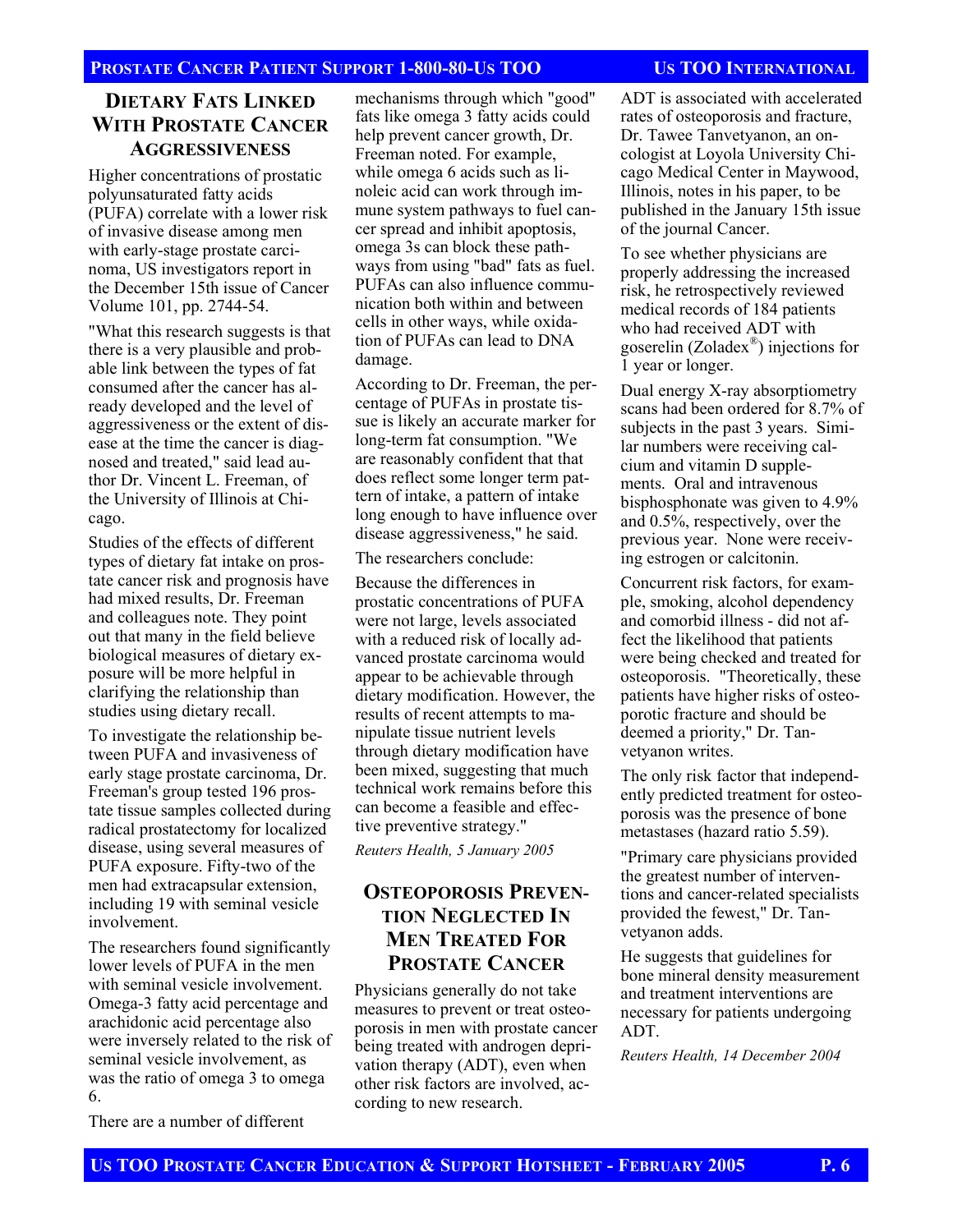#### **'WATCHFUL WAITING' OK FOR SOME PROSTATE CANCERS**

New research shows that it's possible to identify men with slowly progressive or latent prostate cancer, reflected by prostate specific antigen (PSA) levels that remain stable or fall over time.

These men are good candidates for a "watchful waiting" approach to managing their cancer, study investigators suggest. In other words, such patients can be monitored regularly and only treated if their cancer progresses.

"Watchful waiting remains a controversial prostate cancer treatment strategy," Dr. Stijn H. De Vries from Erasmus Medical Center in Rotterdam, the Netherlands, acknowledge in the December issue of the Journal of Urology.

They evaluated tumor characteristics at diagnosis and changes in PSA with time in 191 men with prostate cancer detected via screening. All the men were initially managed with watchful waiting based on the advice of their doctor or their own preference.

Of the 191 men, 161 had "favorable" tumor characteristics and a PSA less than 10.

During an average follow-up of 40 months, PSA levels declined for 35 men. In 85 men with increasing PSA levels, the average PSA doubling time -- a measure of tumor activity -- was nearly 10 years.

During follow-up, a total of 30 men underwent treatment including radiation therapy and surgical removal of the prostate. For 25 of these men, signs of cancer progression triggered a recommendation for treatment, but five men decided to go ahead even though their cancer appeared stable.

Six men died during follow-up, none of prostate cancer.

*Reuters Health, 28 December 2004* 

### **PRELIMINARY ASSESS-MENT OF MAGNETIC RESONANCE SPECTRO-SCOPIC IMAGING IN PREDICTING TREATMENT OUTCOME IN PROSTATE CANCER PATIENTS AT HIGH RISK FOR RELAPSE**

Pucar D, Koutcher J, Shah A, et al

#### **Clin Prostate Cancer Vol. 3, pp. 174-81, 2004**

The purpose of the study was to determine whether 3D proton magnetic resonance spectroscopic imaging (MRSI) can predict treatment outcome in high risk patients with prostate cancer. Endorectal magnetic resonance imaging (MRI) and 1H-MRSI were performed in 16 patients with prostate cancer who were considered high risk because of clinical stage T3-4, Gleason score > 8, and/or prostatespecific antigen (PSA) level  $> 20$ ng/mL. Patients were treated with chemotherapy/hormone therapy, underwent radical prostatectomy (RP) or radiation therapy, and were followed for PSA relapse (followup, 19-43 months). The ratio of choline plus creatine to citrate was used to localize peripheral zone cancer. An MRSI risk score on a scale of 0-3 was derived from the volume and degree of metabolic abnormality. Magnetic resonance spectroscopic imaging risk score, MRI tumor/node (TN) stage, clinical stage, Gleason score, and PSA were used as predictors of pathologic stage in patients treated with  $RP (n = 10)$  and PSA relapse in all patients. Magnetic resonance imaging TN stage ( $P < 0.01$ ) and MRSI risk score ( $P < 0.05$ ) correlated with pathologic stage, but clinical stage did not  $(P = 0.35)$ . Magnetic resonance imaging TN stage was the only significant predictor of PSA relapse in the univariate analysis ( $\hat{P}$  < 0.05). Although the MRSI risk score did not reach significance  $(P = 0.13)$ , 6 pa-

tients with a score  $\leq 0.9$  were relapse-free, whereas 7 of 10 patients with a score  $> 0.9$  relapsed. Magnetic resonance imaging and MRSI risk assessments agreed in 15 of 16 patients. These preliminary results suggest that tumor metabolic assessment may indicate treatment outcome in high-risk patients with prostate cancer. Although MRSI did not provide added prognostic value to MRI in this small number of patients, MRSI might increase the confidence of the clinician in assessing risk on MRI by contributing supporting metabolic data.

**Reviewer's comments:** This preliminary report highlights the inherent limitations of nuclear scans in their sensitivity to detect cancer. Biochemical markers having the sensitivity to detect microscopic disease activity after treatment will likely prove to be better indicators of successful treatment outcome.

**INNOVATIVE 'IMMUNOCAPTURE' TECH-NOLOGY COMBINED WITH NUCLEIC ACID TESTING (NAT) MAY HELP DETER-MINE AGGRESSIVENESS OF MALIGNANCIES AND AID IN PATIENT MONITORING**

Gen-Probe (Nasdaq: GPRO - News) has licensed technology from AdnaGen, a private company based in Germany, that may help increase the accuracy of molecular diagnostic tests to detect prostate and other cancers, help determine the aggressiveness of these malignancies, and monitor responses to therapy.

AdnaGen's proprietary technology enables detection of rare, circulating tumor cells that are an early event in cancer metastasis. This is accomplished through two steps that combine the benefits of immunoassay and nucleic acid testing. This combination of technologies